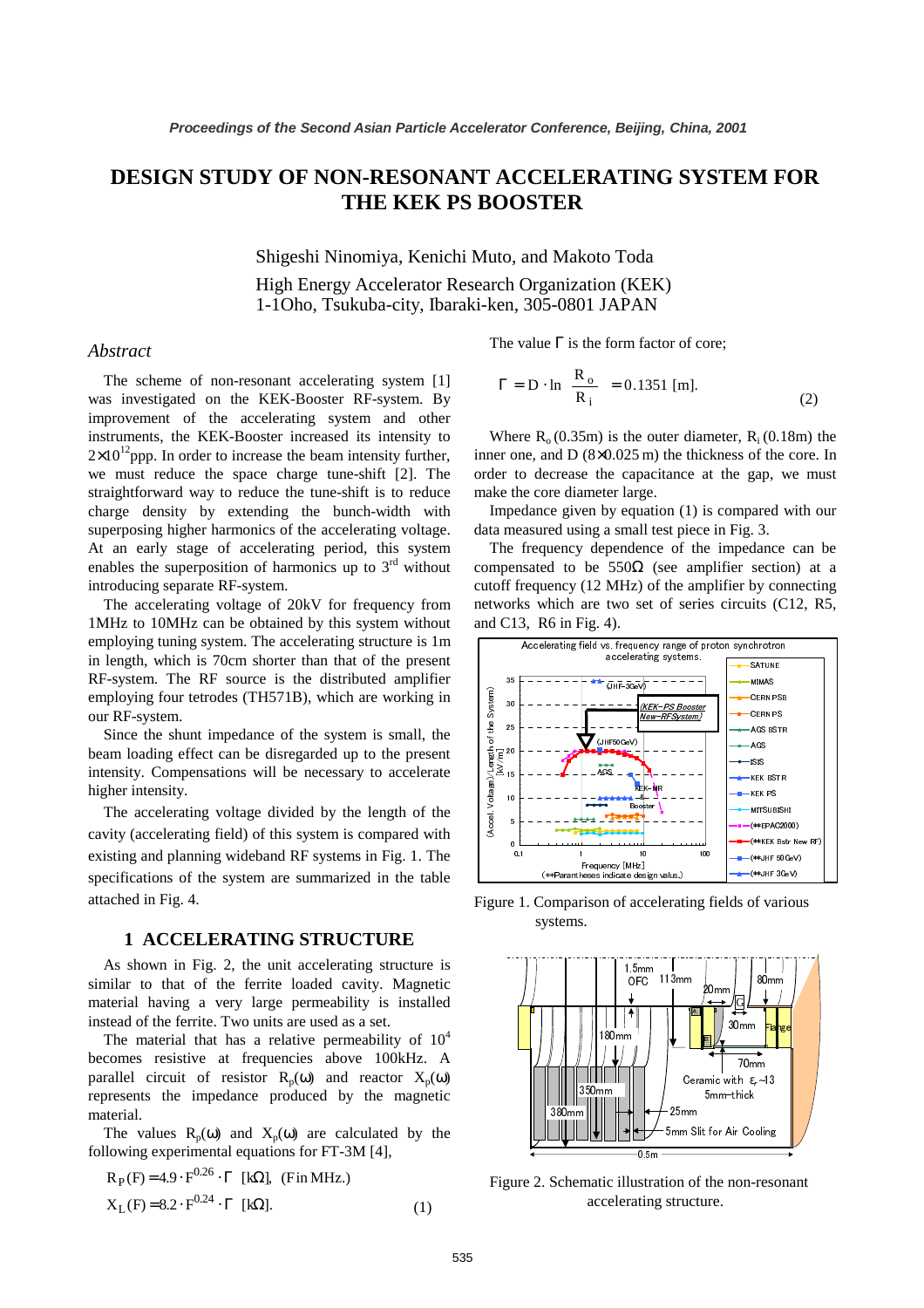

Figure 3. Comparison of gap impedance calculated with Eqs.  $(1)$  and test piece measurements.

### **2 FORCED-AIR COOLING**

The core impedance at 4MHz, which is the average operating frequency of our Booster, is

 $R_P = 949$  [Ω],  $X_L = 1.54$  [kΩ].

The average power dissipated at the core is estimated to 27kW for a single cavity at a voltage of 20kV with 50 % duty operation.

Cooling air is guided from the inner bore to the outer of the core-stacks through the 5 mm-width slits between the cores. For the power of 27 kW, the temperature of forcedair at the outlet is estimated to be 60°C at airflow of 0.84 $\text{m}^3/\text{sec}$  and at inlet temperature of 30 $\textdegree$ C [3]. The flow is turbulent, and the maximum surface temperature of the cores is 73°C. The temperature at the core centre is 74°C, which is far less than the recommended maximum operating temperature  $(100^{\circ}C - 150^{\circ}C)$  of the core [4]. Nearly 20 kW power is dissipated at R5 and R6 in Fig. 4. The resistors must be cooled with water.

The characteristics of the core under an rf magnetic field up to 18 A/m are measured using a small test piece. The impedance seems to have a slightly positive

temperature coefficient; the positive temperature coefficient of the core impedance prevents the system from the thermal runaway.

# **3 DISTRIBUTED AMPLIFIER**

The circuit diagram is shown in Fig. 4. Two sets of R-L networks at the upper part in the figure represent the impedances of two core-stacks.

In the circuit simulation ICap/4 is used. The power tetrode (TH571B) is simulated with modifying its model of pentode.

The anode circuit forms a delay circuit. The Π- type equivalent circuit for the delay line is adapted to the anode circuit, while the T- type for grid circuit.

The circuit have the delay time of the unit circuit  $(\tau_0)$ . The output capacitors of the tetrodes play role of those in the delay circuit. Both ends of the line must be terminated with its characteristic impedance  $Z_0$ . Thus we can connect tubes in parallel without reducing bandwidth.

Let the cut-off frequency be  $\omega_C$ , then

$$
Z_0 = \sqrt{L/c}, \quad \tau_0 = \sqrt{L \cdot C},
$$
  
and 
$$
\omega_C = \frac{2}{\tau_0}.
$$
 (3)

Since we use four tetrodes (TH571B) which have the maximum anode current of 80 A, in order to obtain the accelerating voltage of 20kV, the termination resistor  $(Z_0)$ of the delay line must be greater than 500Ω. We select 550Ω for  $Z_0$ . For anode circuit,  $C/2 = 21pF$ (output capacitance  $(C_{A-G2})$  of TH571B). We get L  $(L6-8)$  = 12.7 $\mu$ H and  $\tau_0 = 23$ ns. The capacitances at the two accelerating gaps also take part in the delay circuit.

The capacitances at the accelerating gaps (C1, C2) are calculated using the mapping method [5]. The calculated gap-capacitances are  $\sim$ 25pF(C1, C2). We added 5pF(C14, C15; monitor of the sum of two gap voltages (VT)) and



Figure 4. Circuit diagram, and pecifications of the system;

Frequency Range ;  $1 \sim 12$ MHz (Acc. Freq. Range; 2.2 ~ 6.0MHz) Max. Acc. Voltage; 20kV Peak Output Power ; 180kW Average Power;  $\sim$ 90kW Anode Voltage; 12.5kV Total Anode Current; 80A Length of Acc. system; 1m Diameter of Acc. System; 0.8m Weight; 900kg Drive power;  $\sim 1 \text{kW}$ Impedance;  $~\sim$  550Ω/gap